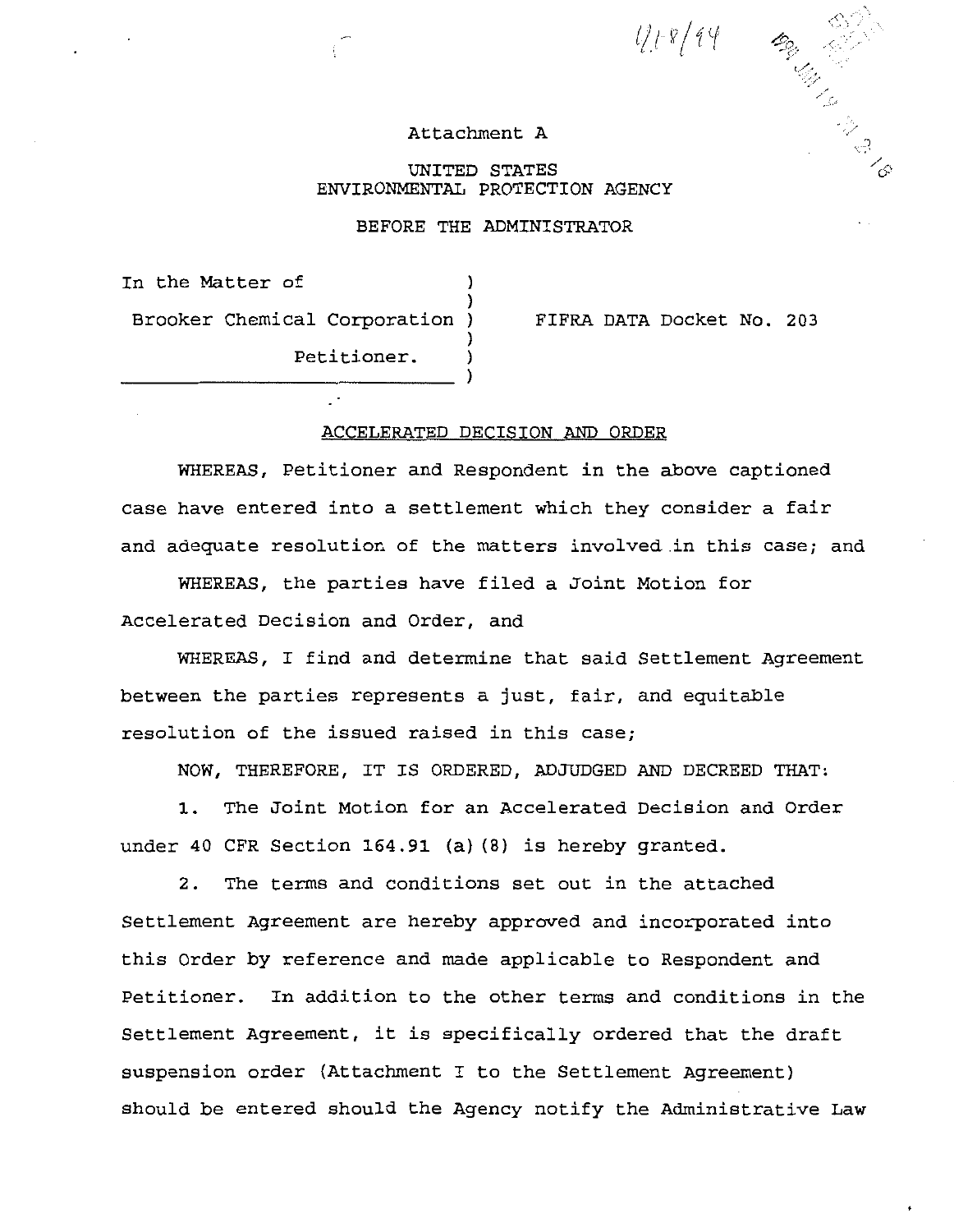Judge that any of the circumstances outlined in paragraph 6 of the Settlement Agreement have occurred.

 $\overbrace{A \text{diministrative Law Judge}}$ te n Dated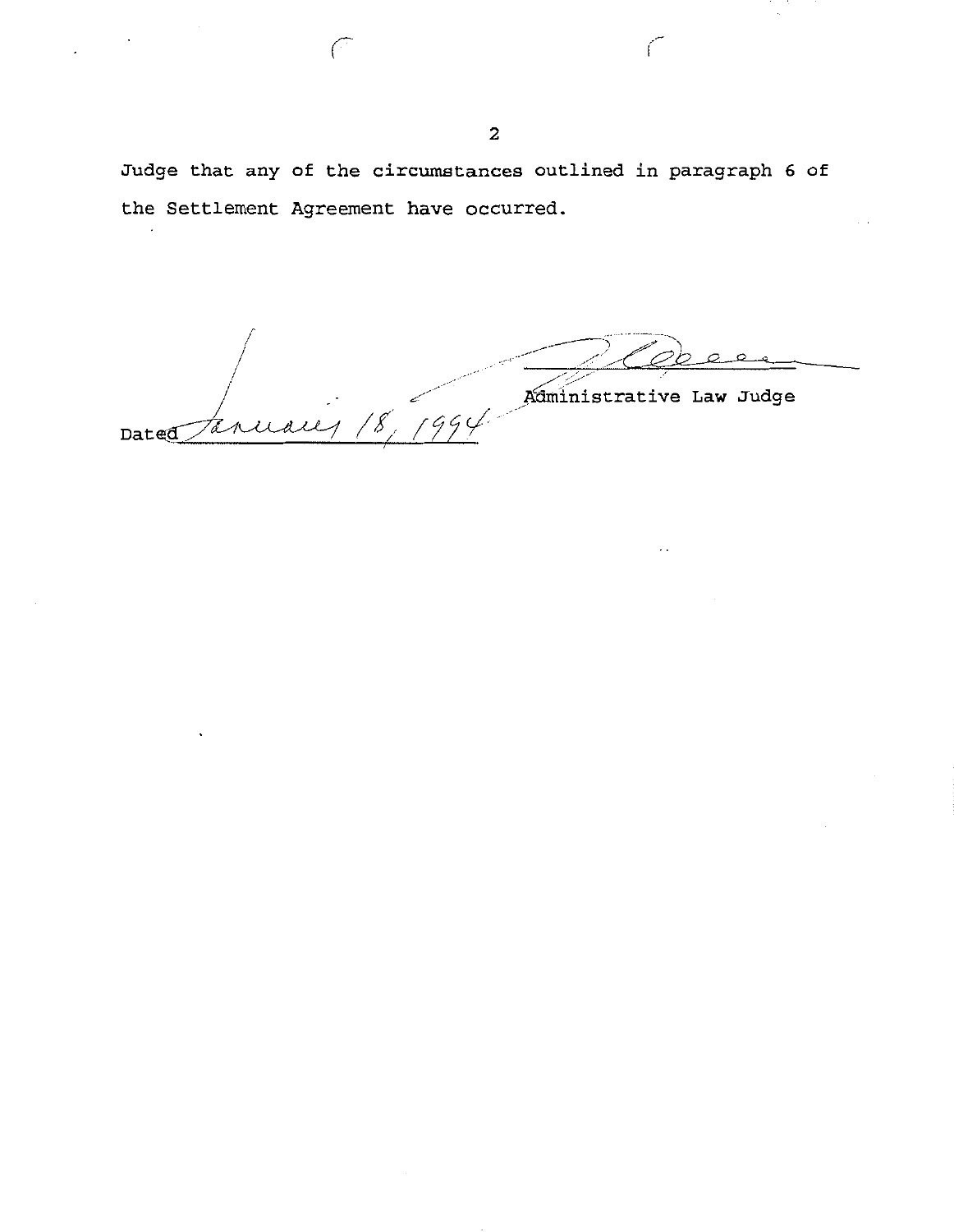# UNITED STATES ENVIRONMENTAL PROTECTION AGENCY

# BEFORE THE ADMINISTRATOR

) ) ) ) )

IN THE MATTER OF Brooker Chemical corporation

FIFRA DATA DOCKET NO. 203

Petitioner (1988)

### SETTLEMENT AGREEMENT

This Settlement Agreement incorporates the agreement reached between the United states Environmental Protection Agency ("EPA•) and Brooker Chemical Corporation ("Brooker• or "Petitioner") in the above-referenced proceeding. The proceeding was instituted pursuant to sections  $3(c)$  (2) (B) and  $4$  of the Federal Insecticide, Fungicide, and Rodenticide Act ("FIFRA"), as amended, 7 U.S.C. Section 136 et seq., following issuance by EPA on october 8, 1993, of a Notice of Intent to Suspend {NOITS) covering Petitioner's product containing Indole-3-Butyric Acid (IBA) (EPA Registration No. 8281-1,2,3,4,5,6,7). The basis for the NOITS was Brooker's failure to provide data required by a Phase  $5$ Reregistration Eligibility Document Data Call-In Notice issued pursuant to section  $4(g)(2)(b)$  and section  $3(c)(2)(b)$  of FIFRA. Brooker tiled a request for hearing on November 16, 1993.

EPA and Petitioner have engaged in negotiations following the inception of these proceedings. These negotiations have produced a settlement of the issues which gave rise to the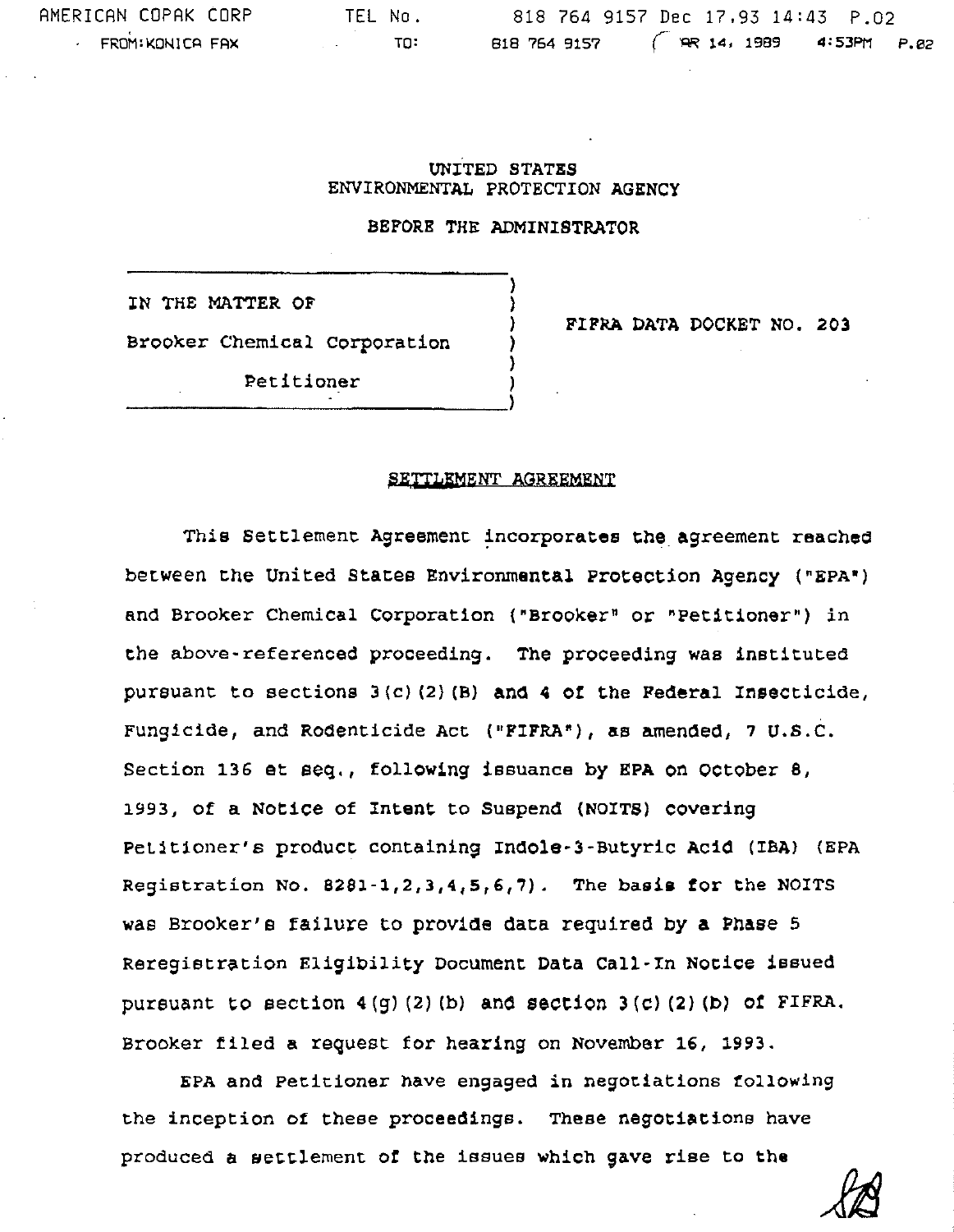AMERICAN COPAK CORP FROM:KONICA FAX

proceeding. This Settlement Agreement relates only to the data requirements which served as the basis tor issuance by BPA of the NOITS referred to above. The undersigned parties, the United States Environmental Protection Agency and Petitioner, have agreed to settle this matter and hereby stipulate and agree as follows:

l. Petitioner shall submit the following studies on or before the due dates designated below:

| Study             | Guideline                      | Due Date |
|-------------------|--------------------------------|----------|
| Product Chemistry | 151B-10 through<br>$151B - 17$ | 4/20/94  |
| Acute Toxicity    | 152B-10 through<br>$152B - 16$ | 4/20/94  |

2. Petitioner shall complete and submit the following forms by 4/20/94:

> Confidential Statement of Formula (CSF) Form Certification Forms Data Citation Certification Form: Offer to Cost Share Certification Form: Data Compensation

3. All requirements of the original Data Call·In Notice applicable to the individual data requirements and any requirements incorporated into the Data Call·In Notice by reference, including out not limited to references to PR Notices, regulations and/or Agency testing guidelines, must be tully satisfied.

4. Any data submitted pursuant to Paragraphs 1 or 2 shall be deemed to be submitted on the date that the document arrives at EPA unless the data is submitted by certified mail. If submittea by certified mail, the data shall be deemed to be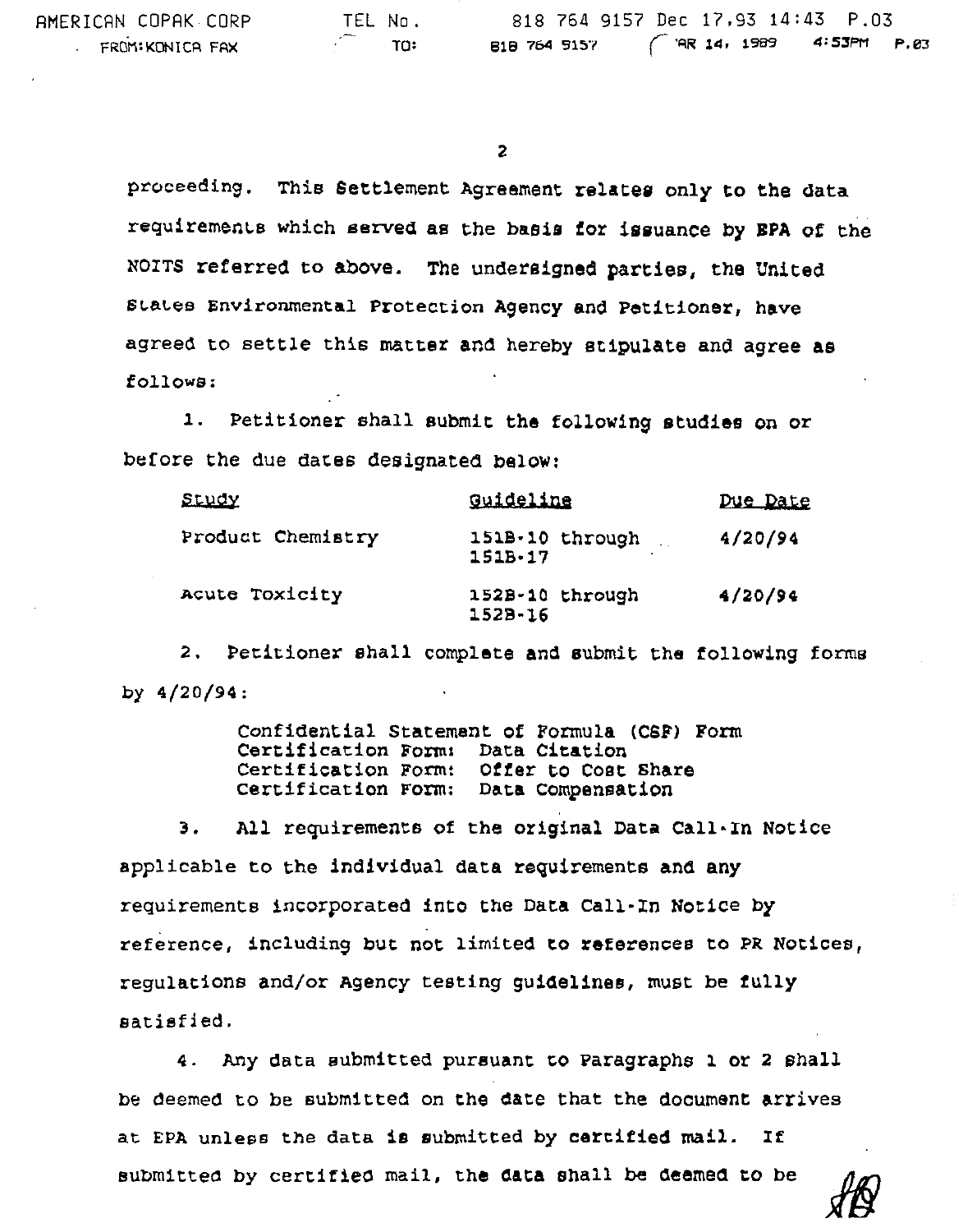3

submitted on the date that the envelope bearing the document is postmarked.

5. If Brooker submits the data required under Paragraphs 1 and 2 by April 15, 1994, and EPA determines that the data is not acceptable, EPA will notify Brooker in writing of any such deficiencies and will provide Brooker a period of 30 days from the date of receipt of the notice to remedy such deficiencies.

6. Petitioner agrees to entry by the Administrative Law Judge (ALJ) of an immediately effective order of suspension of Petitioner's IBA product, upon notification to the Administrative Law Judge by EPA that Petitioner has not provided, in the time frame specified in Paragraphs 1, 2, or 5 above, the data required by Paragraphs 1 and 2 above. A copy of an order drafted for use by the Administrative Law Judge is attached to this Settlement Agreement as Attachment I. Petitioner agrees that it will not challenge or appeal in any administrative or judicial forum in any manner whatsoever the entry by the Administrative Law Judge of any such suspension order or enforcement or any such order by Lhe Agency.

7. Petitioner acknowledges that it understands that the product registration will be suspended if the Agency determines that any requirement pertaining to data generation and/or submission specified or imposed pursuant to this Settlement Agreement has not been fully complied with, that any deadline specified by or imposed pursuant to this Settlement Agreement has not been satisfied, or that any data submitted pursuant to this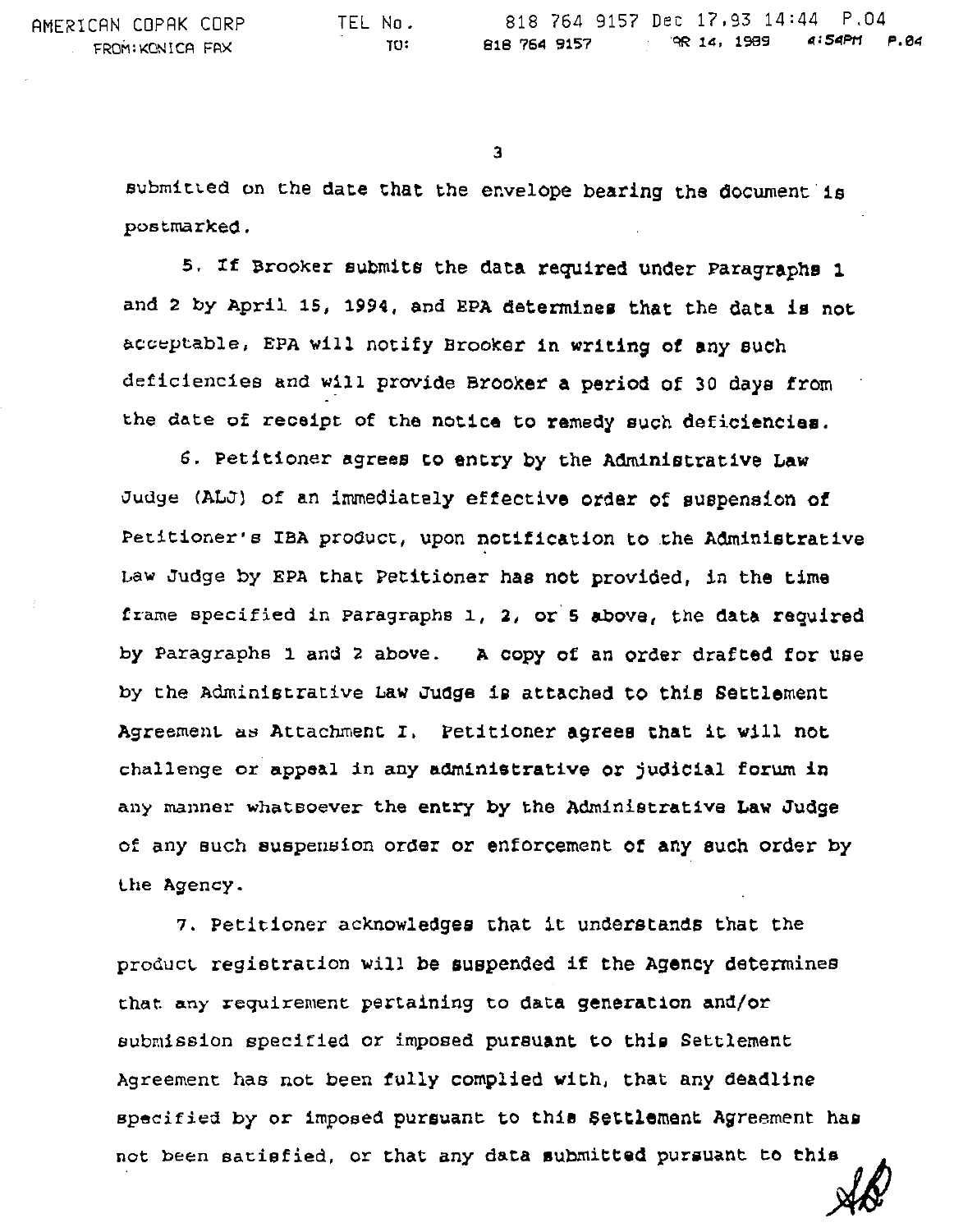·AMERICAN COPAK CORP FROM: KONICA FAX

Settlement Agreement Ooee not fully comply with Agenoy requirements.

a. In Lhe event suspension occurs as a result *ot* the operation of PAragraph 6 above, Petitioner shall not, within any state (as that term is defined in PIFRA section 2 (aa), use any affected lBA product, nor shall petitioner distribute or aell (as that term is defined in FIFRA section 2 (gg) (or cause to be distributed or sold) to any person any IBA product eubject to the suspension.

If Petitioner later submits studies which previously served as the basis for any suspension order, EPA agrees to determine, within 30 days of receipt, whether the study was conducted in accordance with reQuired test standards by conducting a preliminary screen of the submission. If EPA finds the study passes this preliminary screen, it will lift the suspension.

9. Petitioner agrees that, for the purposes of FIFRA sections 12, 13 and 14, its failure to comply with any *ot* the terms or conditions of this Settlement Agreement or any suspension occurring pursuant to it, as determined by the Agency in its discretion, shall constitute a violation of FIFRA.

10. Nothing in this agreement shall preclude EPA from determining at a later date, as a result of a more extensive review of submitted data, that all or any portion of a study is scientifically invalid or fails to comply with specified guidelines, and therefore must be replaced, repeated, or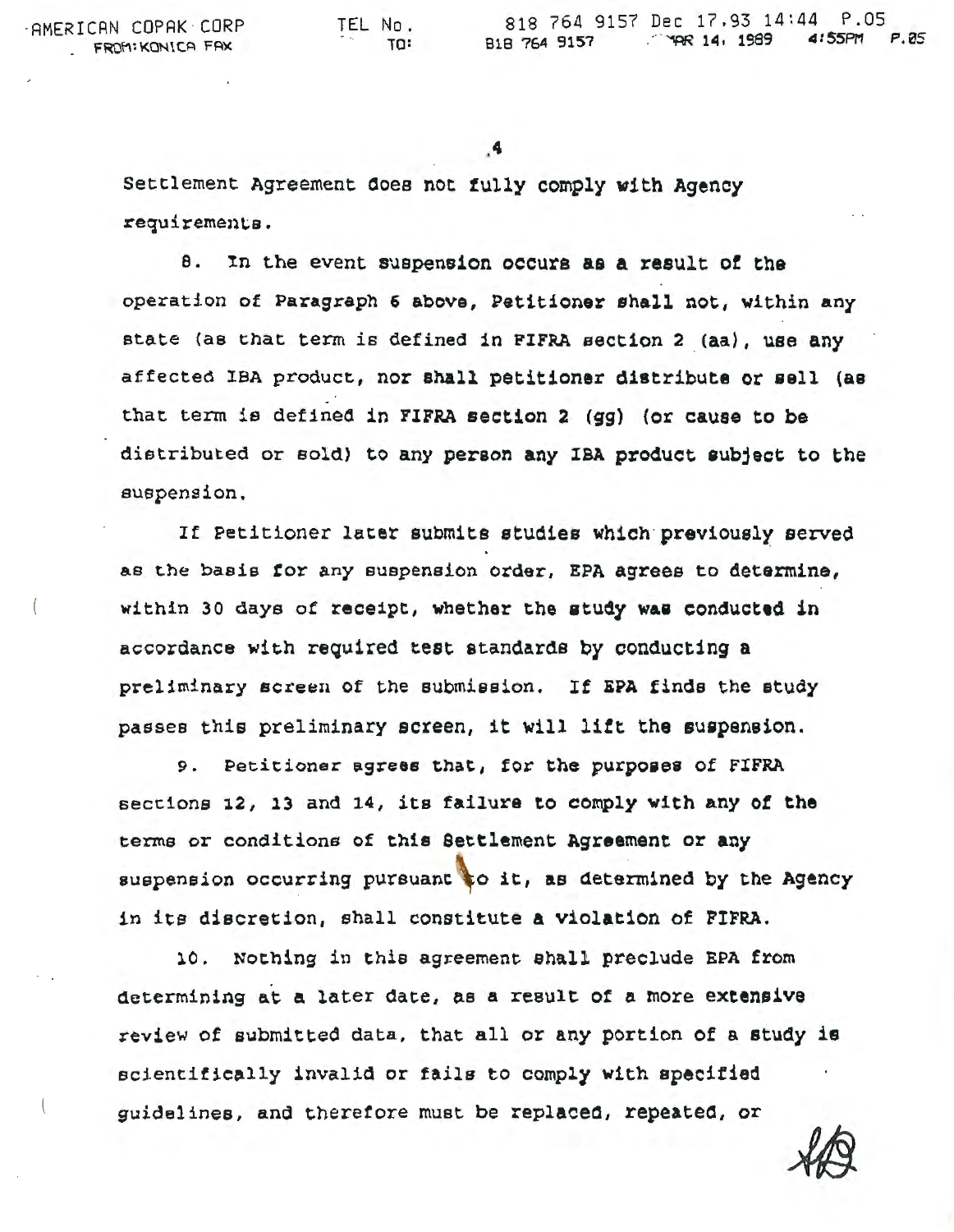supplemented with additional data or studies, or that such submission may be bacis for issuance of a new NOITS.

11. Unless otherwise provided herein, all information required by the Settlement Agreement shall be submitted by mail to EPA at the following address:

> Office of Pesticide Programs OPP Mailroom (7505G) u.s. Environmental Protection Agency 401 M Street, S.W. Waehinston, D.C. 20460

> > Attn: cynthia Giles-Parker, PM 22 Fungicide-Herbicide Branch (7SOSC)

Submissions may also be hand-delivered to:

Document Receiving Desk Second Floor Crystal Mall Two 1921 Jefferson Davis Highway Arlington, virginia

A copy of the cover letter accompanying any submission shall be sent to:

> Office ot compliance Monitoring Laboratory Data Integrity Assurance Division (7203) u.s. Environmental Protection Agency 401 M Street, s.w. Washington, D.C. 20460

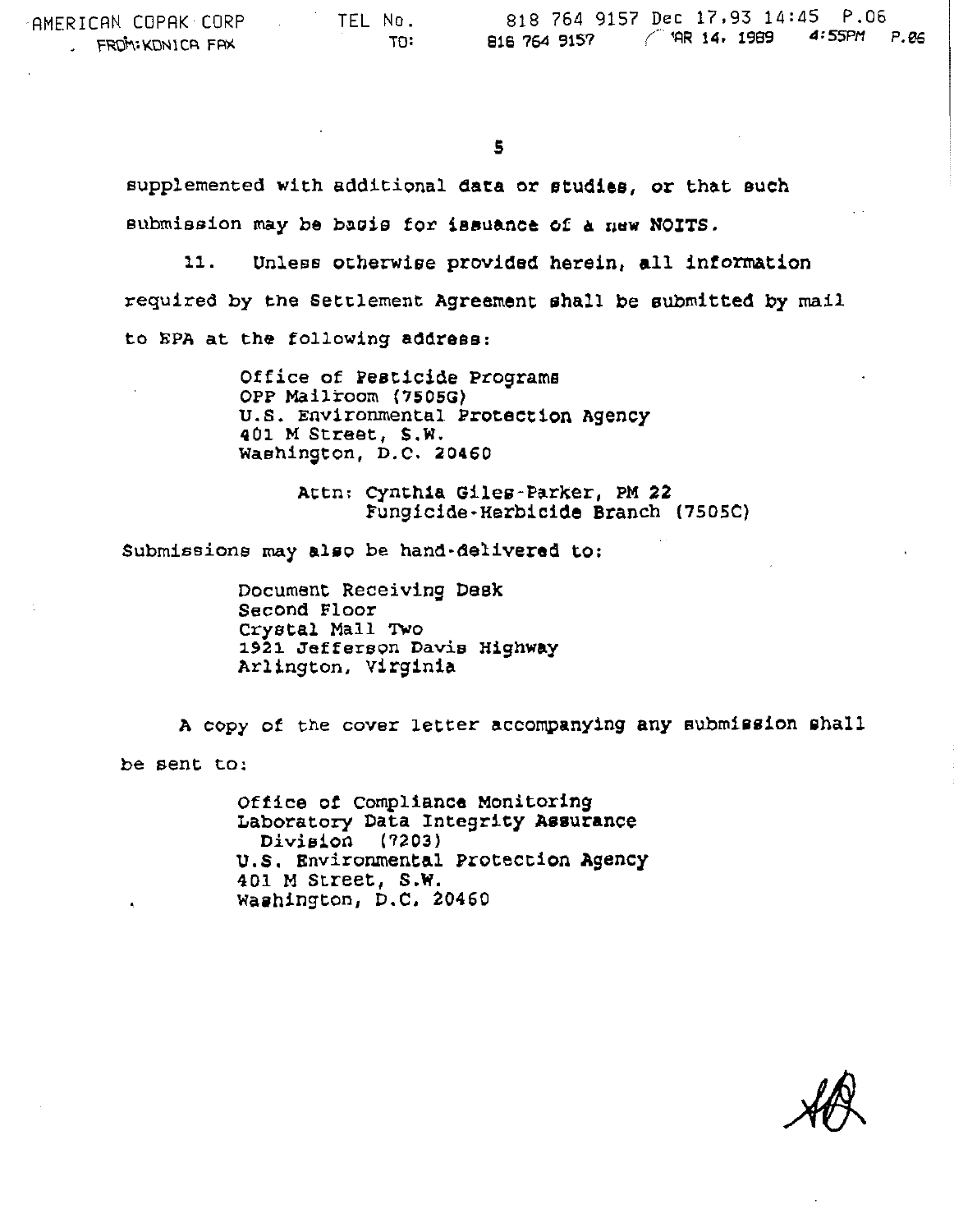6

and

Otfice of General counsel (2333R) u.s. Environmental Protection Agency 401 M Street, s.w. washington, DC 20460

Attn: Steven Wolfson or Julie Bloch

kPA will send any correspondence with Brooker regarding this

Settlement Agreement to:

Steven Brooker, President Brooker Chemical Corporation<br>P.O. Box 9335 N. Hollywood, CA 91352

SIGNED BY:

Steven Wolfson Julie Bloch Office of General Counsel (2333R) Environmental Protection Agency 401 M Street, s.w. Washington, PC 20460

ARES.

Steven Brooker, President Brooker Chemical Corporation P.O. Box **9335**  N. Hollywood, CA 91352

Counsel tor Respondent